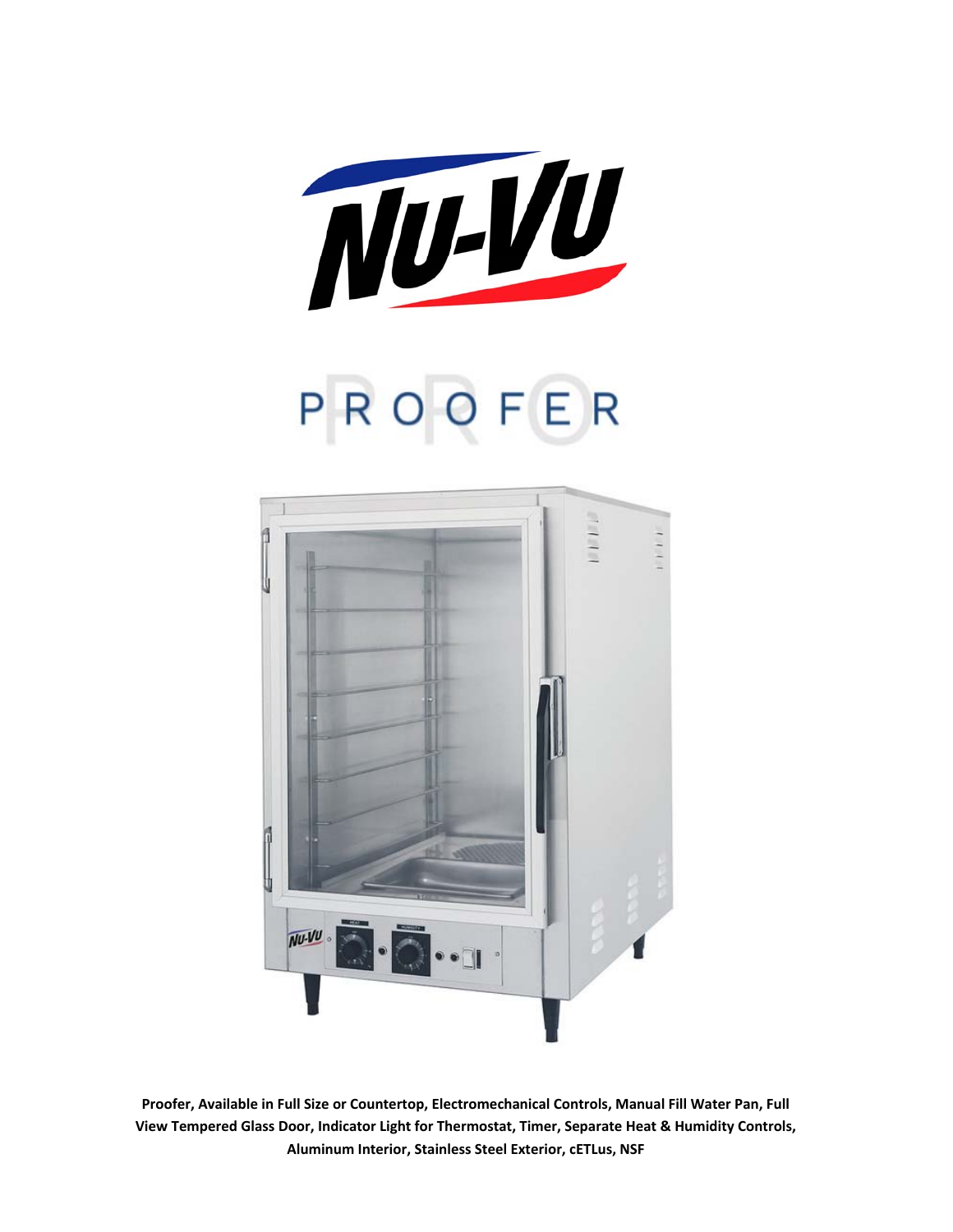

| ŕ |                               |        |   | $\mathcal{C}$ is $\mathcal{C}$ |             |
|---|-------------------------------|--------|---|--------------------------------|-------------|
| J |                               | u      |   |                                | $1 - 1 - 1$ |
|   |                               |        |   |                                |             |
|   |                               | ĥ      |   |                                |             |
|   |                               |        |   |                                |             |
| U |                               | w      |   |                                |             |
|   | 味にな<br>$NU-VU$<br>$\sim 10^5$ | $\Box$ | ø |                                |             |
|   | *PRO-8 SHOWN                  |        |   |                                |             |

|                | MODEL NUMBER: PRO-8, PRO-16 |
|----------------|-----------------------------|
| <b>NOTES</b>   |                             |
| ITEM NO.       |                             |
|                |                             |
| <b>PROJECT</b> |                             |

### **FEATURES**

- □ Electromechanical Controls
- □ Indicator Light for Thermostat
- $\Box$  Temperature up to 110° F (45° C)
- □ Separate Heat & Humidity Controls

#### **CONSTRUCTION**

- □ 4" Adjustable Legs (PRO-8)
- Welded Stainless Steel Exterior
- **Aluminum Interior**
- □ Heavy Duty Casters (PRO-16)
- □ Left or Right Hinged
- Fully Insulated
- Manual Fill Water Pan
- Cord & Plug

#### **OPTIONS & ACCESSORIES**

- Warmer
- □ Set of Casters (PRO-8)
- □ Set of 6" Legs (PRO-16)

#### ‐ **CLEARANCES**

□ 4" [All Sides of Unit]

#### **WARRANTY**

□ One Year Labor & Two Year Parts



| Model         | Crated<br>Weight |         | <b>Overall Dimensions</b> |         | <b>Interior Dimensions</b> |         |         | <b>Pan Capacity</b><br>(18"x26") | <b>Shelf Spacing</b> |
|---------------|------------------|---------|---------------------------|---------|----------------------------|---------|---------|----------------------------------|----------------------|
|               |                  | W       | D                         | н       | W                          | D       | н       |                                  |                      |
|               | 200              | 24 1/4" | 34 5/8"                   | 39 3/4" | 18 3/8"                    | 29''    | 27 5/8" | 8                                | 33/8"<br>(86)        |
| PRO-8         | (91)             | (616)   | (879)                     | (1010)  | (467)                      | (737)   | (702)   |                                  |                      |
|               | 375              | 24 3/8" | 33 3/4"                   | 74 1/8" | 18 3/8"                    | 28 7/8" | 57 3/8" | 16                               | 33/8"<br>(86)        |
| <b>PRO-16</b> | (170)            | (619)   | (857)                     | (1883)  | (467)                      | (733)   | (1457)  |                                  |                      |

**SPECIFICATIONS SUBJECT TO CHANGE WITHOUT NOTICE <b>FOLLOW US KCL & REVIT DRAWINGS UPON REQUEST REVISION B | 7/13/2021** 

**NU-VU** 



5600 13th Street, Menominee, MI 49858 **906.863.4401 | 800.338.9886 | www.nu‐vu.com** 

m

V

**COL** 

 $\lbrack 0 \rbrack$